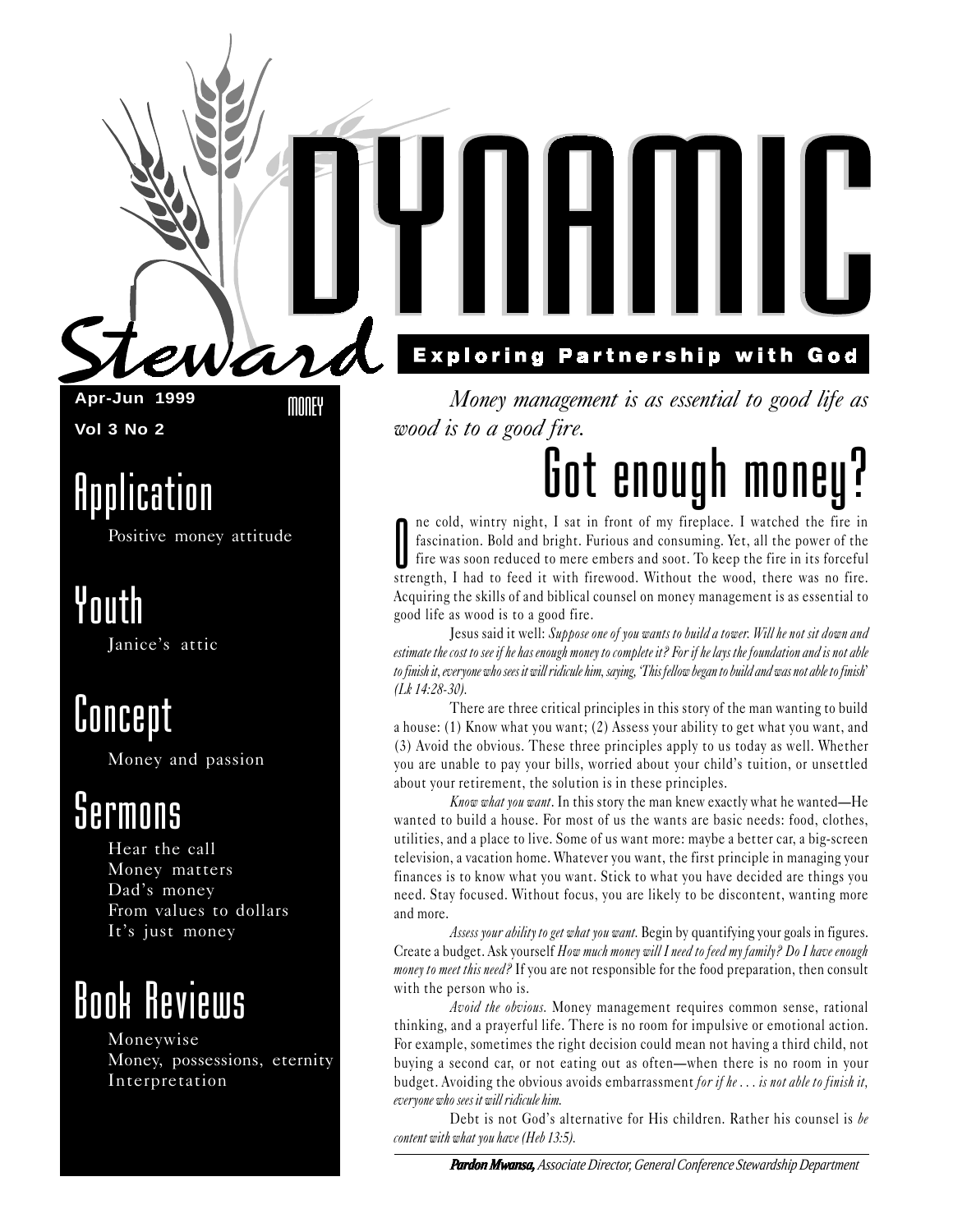## **Application**



### **Introductory group activity**

Have members write the name of someone they admire and respect. Have them describe in one or two words the qualities they especially appreciate about that individual. Write down, for all to see, some of the qualities they come up with. Then have them help you categorize each quality. If the quality describes achievements (money, fame), an acquired gift (IQ, appearance), or abilities (organization, creativity) place a small  $a$  beside it. If the quality describes an attitude, then place a large A beside it.

With the exception of teenagers, most will come up with more attitudinal qualities than qualities relating to achievements, acquired gifts, or abilities.

Point out that when speaking about the people they admire, they say little about their physical appearance, technical knowledge, or educational achievements. People look for positive attitudes. Follow up with the question How many of you took an attitude class in high school or college? Very few, if any of them, will have had a class called Attitude 101. Yet every day we all feel and express attitudes on a variety of subjects that include politics, employment, entertainment, education, marriage, parents, and, of course, stewardship and finance.

#### **General questions**

To generate a healthy discussion, ask questions such as the ones below:

What is an attitude? An attitude is an inward feeling expressed by outward behavior.

How are attitudes expressed? Attitudes are most often expressed by our body language—the look on one's face, the gleam in one's eyes, etc. We even have names for those posture attitudes: the pouter, the sulker, etc.

How are financial attitudes expressed? They are often implied by single words such as *stingy* and *thrifty* or short sentences such as *That person is a shopaholic* or *They* are loaded with money.

How do financial attitudes develop or evolve? We get many of our financial attitudes from our parents and society. For example we hear money phrases like poor but honest; filthy rich; or money can't buy love. We need to challenge these financial

Positive money atti

sayings. Take the phrase, *poor but honest*—What we are really saying here is that it is good to work hard for your money, but it's bad to want to accumulate a lot of it. But, why can't you be both honest and rich? There are many people with integrity who have done well building

financial empires based on honesty. Take the saying, money can't buy love—In itself, this statement is true. However, if you are a romantic, you know a box of speciality chocolates, a bunch of red roses, or a weekend in an inn by the sea can make a difference.

How can I change my present financial attitudes? Attitudes are determined by our personal choices. It's a choice because if it were just a matter of getting out of the wrong side of the bed in the morning, all I would need to do is get back in bed and try the other side! It is not a matter of guess work or luck—It is a series of situations where you are required to make a choice.

*Gordon Botting, Director, Pacific Union Conference Stewardship Department, North American Division of Seventh-day Adventists*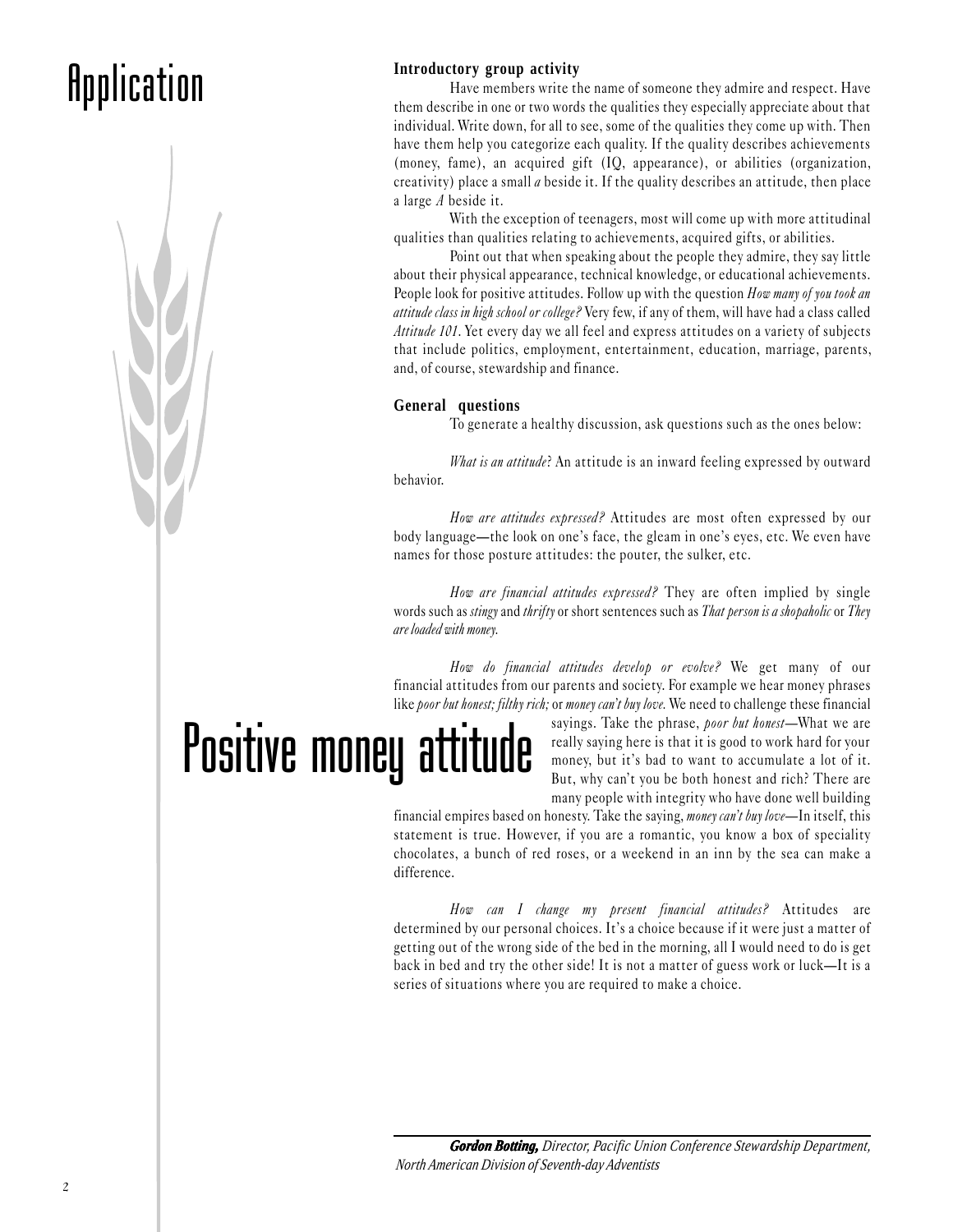Every child needs a special place. A place where you can think, dream, grow—or simply kick back and have some fun! Do you know a child who needs that special place? Then you must visit Janice's attic.

This is a one-of-a-kind video series based on the concept that children learn best through real-life experiences. By using fascinating science experiments

that can easily be replicated at home, Janice will teach your child valuable life skills, health lessons, nature facts, Bible stories, and even historical trivia. Janice's Attic comes in 13 volumes, each focusing on a specific topic—Thoughtfulness,

sharing, perseverance, choices, cleanliness, and God's power are some of the topics. Each action-packed, half-hour program brings Christ's personalized love and care into everyday activities.

In Janice's attic, you will, of course, meet Janice (Smith). Now, Moms and Dads (and all you other adults), if you're expecting a glamorous movie star to entertain you while the children learn valuable lessons, if you're expecting fancy graphics, special effects, and impressive costumes—you are in for a big disappointment. This video series is geared just for kids. To be honest, when I sat down to review the series, my first impression was How boring! This program needs more zip and pizazz. No way can this program hold a child's attention. I found out how wrong I was when my six-year-old plopped down beside me. In a matter of seconds she was carrying on a conversation with Janice, singing, and bobbing her head along with the letters that bobbed on the screen. At dinner time she even demonstrated what she had learned about thoughtfulness—She asked if anyone would like to share the last biscuit with her.

Janice is a Mommy-kind-of-a-person with a big, warm smile and just the right words to draw any child into her attic to see the wonderful things there. Take your children to Janice's attic. There's lots of things for them to see and do. Before you know it, they will have a pretty good peek at Jesus too.

*Fylvia Fowler Kline, Assistant Director, General Conference Stewardship Department*

# Quotes **on money . . .**

Building one's life on a foundation of gold is just like building a house on foundations of sand.—Henrik Ibsen

God will not merely judge us on the basis of what we gave but also on the basis of what we did with what we kept for ourselves.—Erwin W Lutzer

Janics Attic

Money can buy the husk of many things, but not the kernel. It brings you food, but not appetite; medicine, but not health; acquaintances, but not friends; servants, but not faithfulness; days of joy, but not peace and happiness.—Henrik Ibsen

Money is emphasized in Scripture simply because our temptation to love it is inexplicably powerful.—Erwin W Lutzer

Money is like manure: If you spread it around, it does a world of good; but if you pile it up, it stinks to high heaven.—Source Unknown

Money never made a man happy yet, nor will it. There is nothing in its nature to produce happiness. The more a man has, the more he wants. Instead of its filling a vacuum, it makes one. If it satisfies one want, it doubles and triples that want another way.—Benjamin Franklin

Money will buy a pretty good dog, but it won't buy the wag of his tail. $-$  Josh Billings

The real measure of our wealth is how much we'd be worth if we lost all our money. $-JH$  Jowett

If a man's religion does not affect his use of money, that man's religion is vail.—Hugh Martin

God divided the hands into fingers so that money could slip through.—Martin Luther

Money is one of the acid tests of character and a surprising amount of space is given to it in Scripture. Whether a man is rich or poor, observe his reaction to his possessions and you have a revealing index to his character.—Oswald Sanders

When giving to God, we are just taking our hands off what belongs to him. $\text{--}Crott$  M Pentz

### Youth



*Janice's s Attic*

**Morning Time Ministries 123 ABC St British Columbia, Canada, 1994 1-888-123-1234**

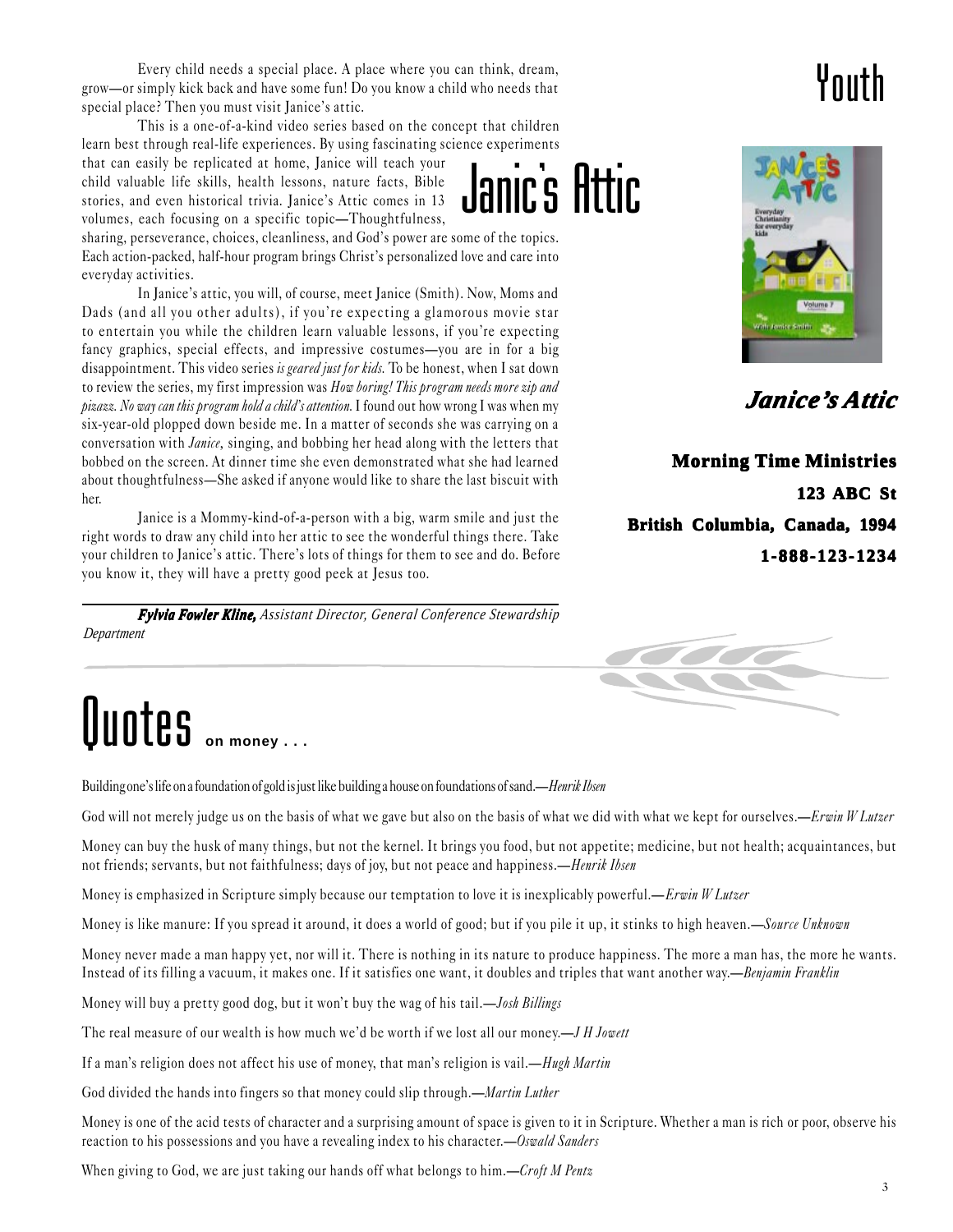## Concept



 Money plays a critical role in our lives. We cannot deal without it. Even God's church has to deal with money. So, is the issue one of whether or not we will work with money, or is it a matter of the comparative level of importance or priority in our lives? Is it a matter of what we love—a matter of where we focus our passion?

The love of money is the root of all evil. You flatter yourself that you are about right, when you are not. God seeth not as man seeth. He looks at the heart. His ways are not our ways, nor His thoughts our thoughts. Your great care and anxiety is to acquire means. This absorbing passion has been increasing upon you until it is overbalancing your love of the truth. Your soul is being corrupted through the love of money. Your love for the truth and for its advancement is very weak. Your earthly treasures claim and hold your affections (Testimonies, vol 3, p 243).

Where is your passion? What motivates and drives your life? Though not easy to answer, these questions reflect two contrasting forces shaping our lives and characters.

Jesus said Love the Lord your God with all your heart and with all your soul and with all your mind and with all your strength (Mark 12:30). And Paul tells Timothy For the love of money is a root of all kinds of evil. Some people, eager for money, have wandered from the faith and pierced themselves with many griefs (1 Tim. 6:10).

Money and passion

The intense passion for money getting, the whirl of excitement and pleasure seeking, the thirst for display, the luxury and extravagance all are forces that, with the great masses of mankind, are turning the

mind from life's true purpose (The Adventist Home,  $p$  135). What is it about money that is so alluring, so tempting? Stop and think for just a moment. How do you feel when the bills are due and you don't have all the money you need? Then how do you feel when you cash your surprise birthday check and you have \$100 in your pocket? There is a strange sense of security when one has enough money. With enough money, one can purchase just about everything else. Or at least that is often the thought. Just think of what we could do if we had just little more money.

The love of money is the root of all evil. In this generation the desire for gain is the absorbing passion. If wealth cannot be secured by honest industry, men seek to obtain it by fraud. Widows and orphans are robbed of their scanty pittance, and poor men are made to suffer for the necessaries of life. And all this that the rich may support their extravagance, or indulge their desire to hoard. The terrible record of crime daily committed for the sake of gain, is enough to chill the blood and fill the soul with horror. The fact that even among those who profess godliness the same sins exist to a greater or less extent, calls for deep humiliation of soul and earnest action on the part of the followers of Christ. Love of display and love of money have made this world a den of thieves and robbers. But Christians are professedly not dwellers upon the earth; they are in a strange country, stopping, as it were, only for a night. They should not be actuated by the same motives and desires as are those who have their home and treasure here. God designed that our lives should represent the life of our great Pattern; that, like Jesus, we should live to do others good.—Ellen G White, Signs of the Times, December 20, 1983.

Pause for a moment and consider how much of our society focuses around money—How to get more, and how to spend it. Money is equated with success and power, with recognition and position, with accomplishment and importance. On the other hand, the lack of money is often seen as failure and weakness.

Take a look at yourself! What has won the passion of your heart? Is it money? Or is it God?

When the love of the world takes possession of the heart and becomes a ruling passion, there is no room left for adoration to God; for the higher powers of the mind submit to the slavery of mammon, and cannot retain thoughts of God and of heaven. The mind loses its remembrance of God and is narrowed and dwarfed to the accumulation of money. Ellen G White, Testimonies, vol 3, p 385.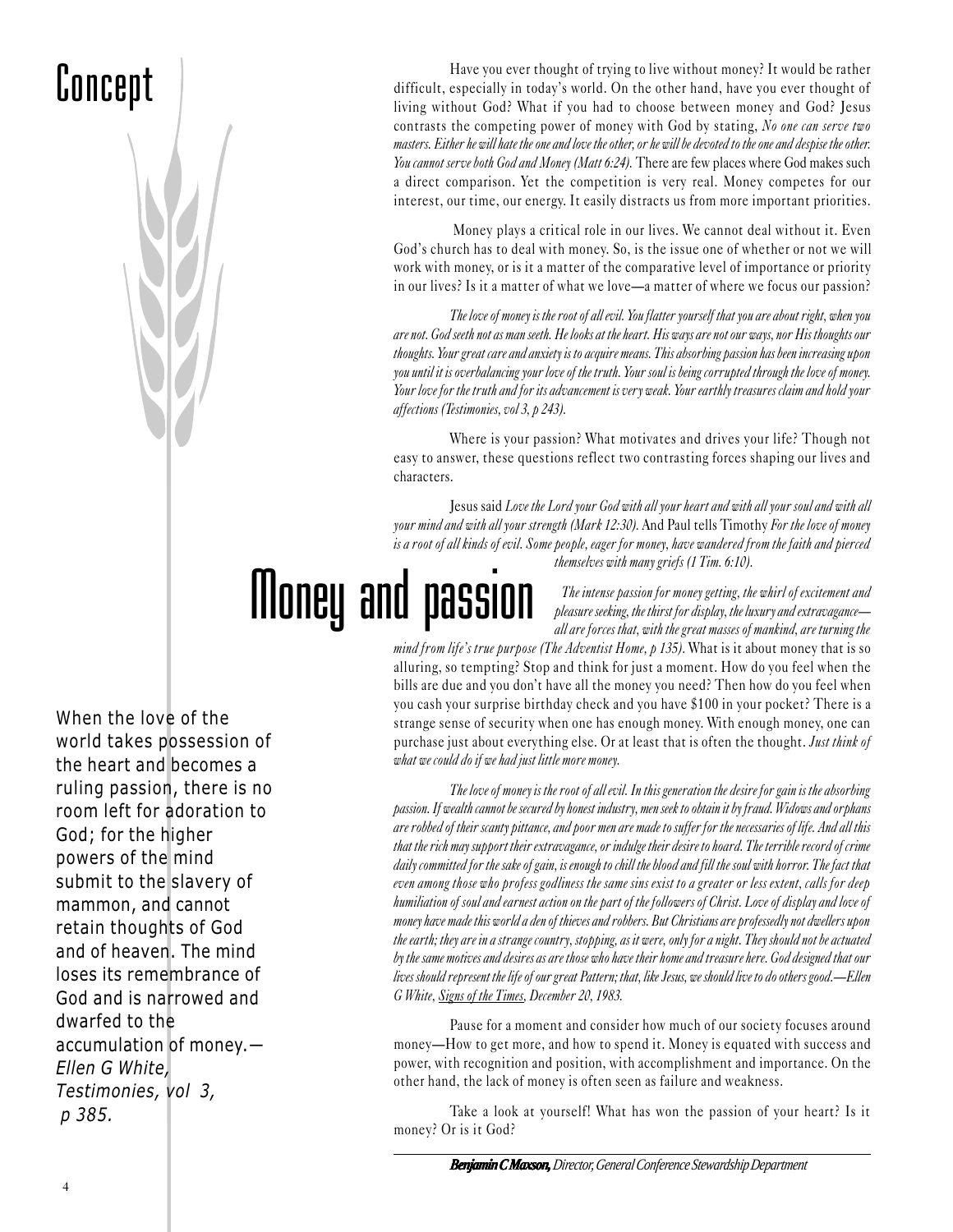## More Quotes **on money . . .**

A penny will hide the biggest star in the universe if you hold it close enough to your eye.-Samuel Grafton

The greed of gain has no time or limit to its capaciousness. Its one object is to produce and consume. It has pity neither for beautiful nature nor for living human beings. It is ruthlessly ready without a moment's hesitation to crush beauty and life out of them, molding them into money. Sir Rabindranath Tagore

If you make money your god, it will plague you like the devil.—Henry Fielding

Get all you can without hurting your soul, your body, or your neighbor. Save all you can, cutting off every needless expense. Give all you can. Be glad to give, and ready to distribute; laying up in store for yourselves a good foundation against the time to come, that ye may attain eternal life.-John Wesley

How pleasant life would be if people with money used it the way the people who don't have any say they would spend it if they did. Croft M. Pentz

Money and time are the heaviest burdens of life. Unhappiest are those who have more of either than they know how to use.—Samuel Johnson

A church that is soundly rooted cannot be destroyed, but nothing can save a church whose root is dried up. No stimulation, no advertising campaigns, no gifts of money and no beautiful edifice can bring back life to the rootless tree.  $-A W T o z e r$ 

He who loses money loses much. He who loses a friend loses more. But he who loses faith loses all.—Spanish Proverb

God does not need our money. But you and I need the experience of giving it.—James C Dobson

### Stewardship Window

Stewardship education is going very well in our division. The two Union-Conference directors are running excellent programs, and in the islands we have had lots of activity and very encouraging results.

For example, I have been working very closely with my stewardship counterparts and local administration in Figi. When we started working in this area, the administration was in a major financial setback because of an accumulated debt of \$1million. It is with great joy that I can now report that the entire debt has been paid off, all leaks are plugged, and we are moving towards restoring reserve capital.

Another example is in the Solomons where we had a \$9.5 million debt. But that was in the past! Today every mission there, except the Western mission, is back in the black. With such results, how can we argue about planned giving?

Our stewardship programs in these islands have put plans in place that have definitely contributed to these successes. We still have to face difficulties, especially with the declining economies in the South Pacific, but tithe in local currency is rising as are accessions to the faith.

Sabbath School membership is increasing at the rate of one member per week; baptisms average at about 220 per year; offerings have gone up 10%; and tithe is up by thousands. Everyone's morale is sky high. I think the Lord is blessing us abundantly, don't you?

In the air is exhilaration at the happenings here. Surely God gets the glory. But, as His partners, we work, not just with Him, but with one another. Here in South Pacific Division, it has been a team effort all the way from division administration right to the local church.

*Tell us what's happening in your area. Share your stewardship stories. Let us rejoice together in what God is doing in His Church.*

*Bruce Roberts, Director, South Pacific Division Stewardship Department*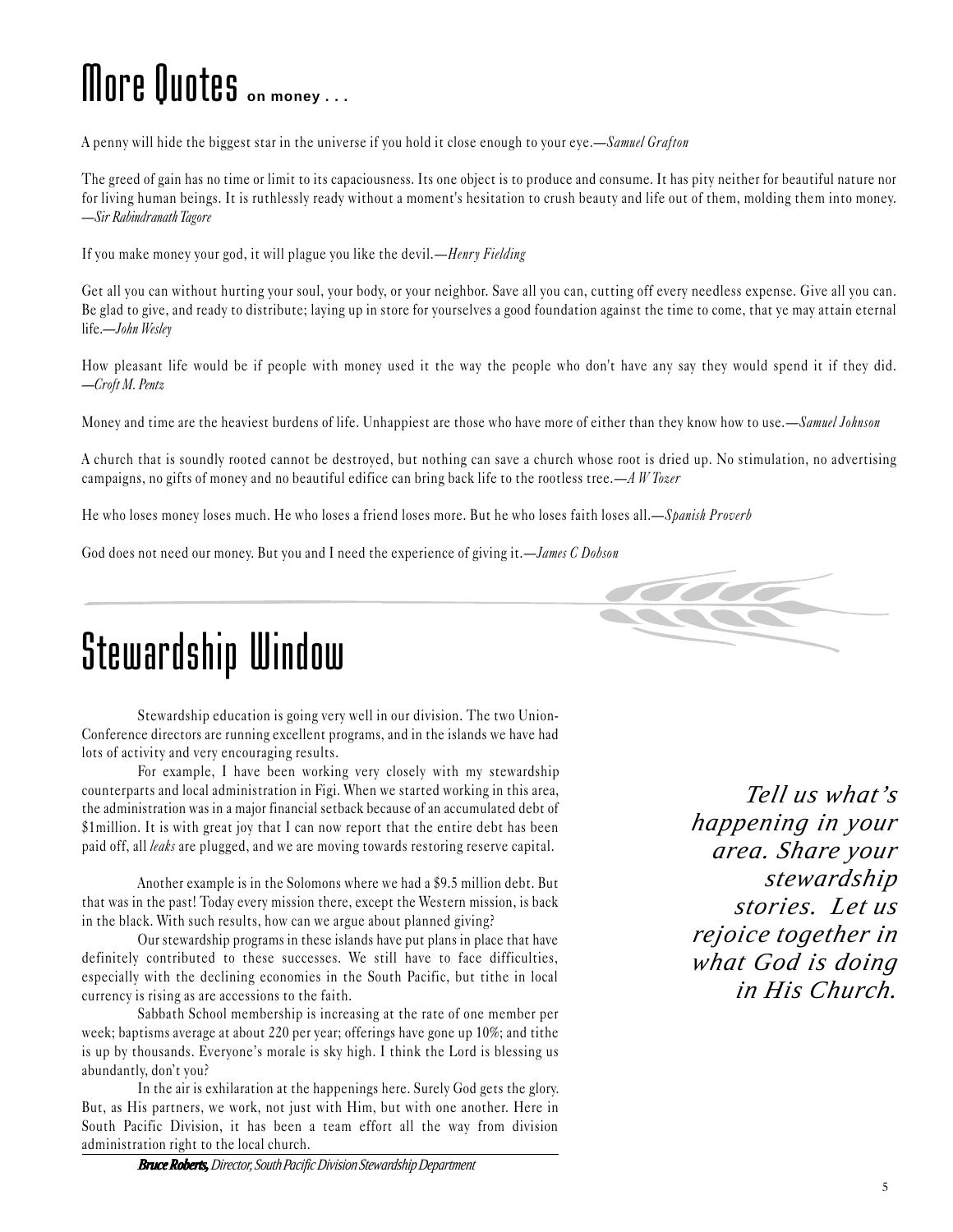### Sermons

*No man can tell whether he is rich or poor by turning to his ledger. It is the heart that makes a man rich. He is rich or poor according to what he is, not according to what he has—Beecher.*



### **Introduction**

Are there days when you wake up and say  $God, I don't think I can get through this$ day by myself even if my life depended on it. So, please take control? On such days you feel the nearness of God like the warm, encouraging grasp of a loving parent's hand on your shoulder. And it's on such days that you witness miracles that you somehow don't seem to notice on other days.

Why is it that often God seems closer when everything around us is going wrong? Why is it that in the midst of pain, fear, and doubts, we are often touched with a joy so profound? Perhaps its like giving birth—The pains of labor fade so quickly in the tide of joy that comes from experiencing a miracle of new life.

When we hear the word *stewardship* we reflexively reach for our back pocket or clutch our purse a little tighter just as a kind of reassurance that our wallets are still there. It's as if stewardship is about how much money we should give to the church, or how much time or talent we should offer to the life and work of the church. But that's not what stewardship is all about. Stewardship is about realizing and claiming deeply in our hearts the astonishing truth that God calls each of us by name. We are God's chosen, beloved children, whose lives have been called into God's wondrous and deep purposes for all of creation. We need to realize that we are gifted by God and empowered by the Holy Spirit to be about that purpose and destiny in miraculous ways right in the midst of our everyday life in the world. Coming to this realization is like being given a whole new life, like being born again—born from above, born of the Spirit.

#### **Born of the Spirit**

Nicodemus, a respected Pharisee and leader in the Jewish community, comes to Jesus under cover of night. He indicates his sincerity and respect for Jesus, but just does not seem to be able to get hold of what Jesus is telling him about being born from above.

Often, in the New Testament, we find Jesus critical of the Pharisees when they got caught up in their should's and should not's. The Pharisees were sticklers for the law. You should tithe this, you should ritually clean that. Jesus says to him, Nicodemus, no one can see the Kingdom of heaven, unless they are born from above, born of water and the Spirit (reference). It's as if Jesus is saying, Nicodemus it's not about the should's and should not's. The law is important because it points us to things from above, like justice, mercy, compassion. But it's not about the should not's. Its about a whole new life, in the Spirit. Only when you live in the Spirit, will you see the Kingdom of Heaven in the Law.

The house lights had just come down and a hush came over the hall. All you could hear was the rustling of the programs. The stage was in complete darkness until a single tight beam of light illuminated a dancer at rest. The rising hum of the base strings in the orchestra seemed to be the hum of life taking shape in the

# Hear the call

dancer's movement. As she began to move around the stage she stopped and gestured as if to reach out and touch a part of the village scene. At her touch that part of the scene would light up and come to life. She leaped and turned, delighting in her dance until

all the stage was alive with the color and light. Finally, facing the audience, she came to rest. And suddenly, with exaltation flashing in her gaze, she threw her arms into the air, and the sound and movement of the hustle and bustle of life in the village burst onto our senses.

It was a memorable opening for a musical, but more importantly, it was and is an image of dancing new life into a being. To be born again from above, born of the Spirit means to have our hearts embrace, to breath deeply of the life-giving, recreating Spirit of God in Christ. In His final words to His disciples, Jesus says, If there is a thing to do, if there is a commandment I leave you it is this. Love one another, as I have loved you (In 13:34). The Spirit enables us to love one another in the generous joyful way that Christ loved us.

That's what stewardship is about. It's more than money or talents. It's about being called. It's about being gifted and empowered by the Holy Spirit to serve a higher purpose.Be His steward. Find your destiny in your everyday life.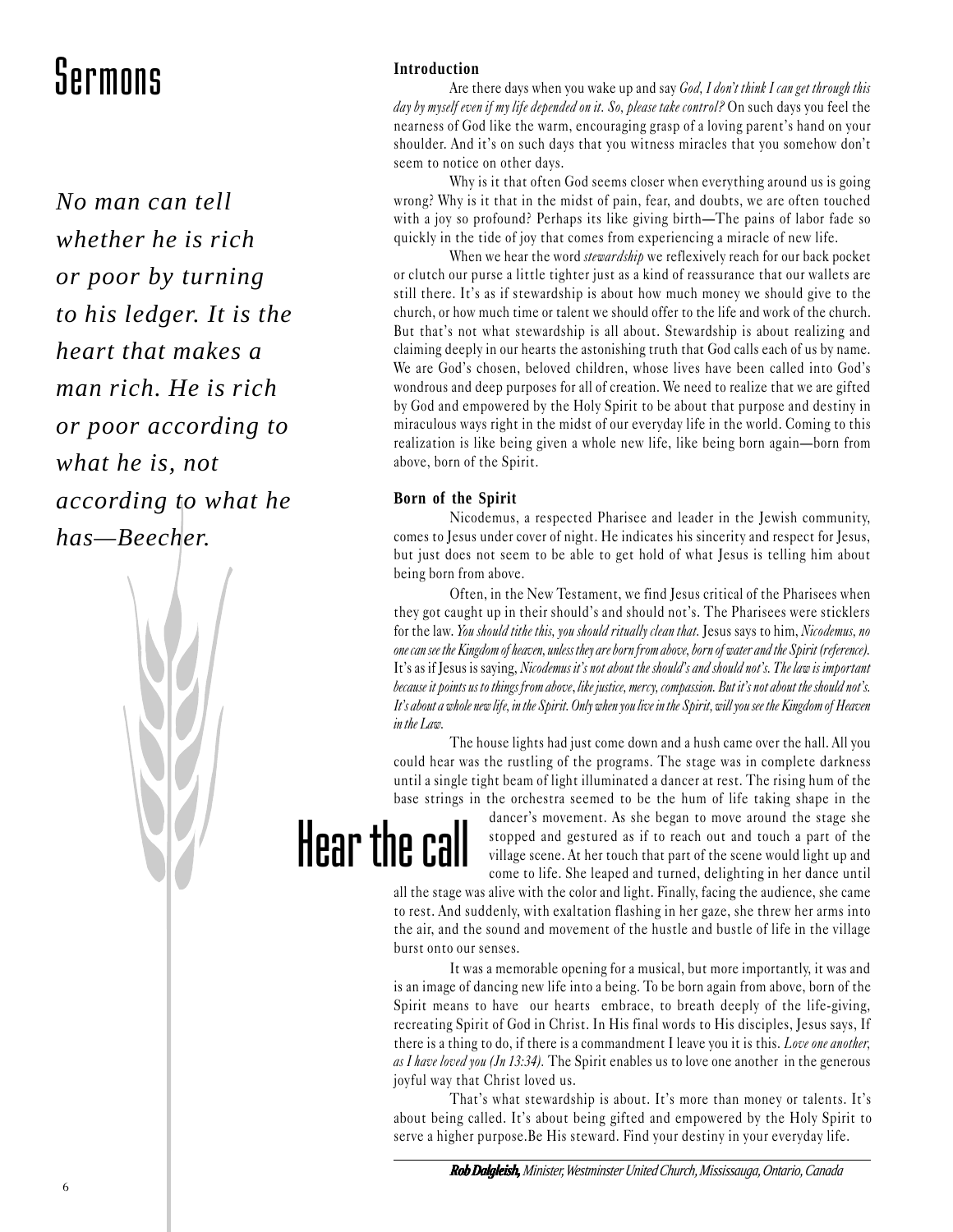Introduction<br>
There are two places we can store treasure, two kinds of eyes we can have,<br>
and two mesters we can serve are served and two masters we can serve.

Jesus says we are not to store up treasure on earth where moth and rust destroy, and where thieves break in and steal (Matt 6:19). Nothing on earth lasts forever—your shoes wear out, your ties go out of fashion, your car depreciates. What we have can also be stolen. Homes in Jesus' time were made of mud brick. A thief with a sharp tool could easily cut through the wall and walk away with all the treasures of the house. Even today, with all our high-tech security systems, thievery is common.

#### **Treasure in Heaven**

The obvious advantages of storing treasure in heaven are that moth, rust, and thieves do not exist there. In heaven, our investment is absolutely secure. More than being concerned that we invest in the right place away from moths and robbers, Jesus is concerned about our hearts. Where your treasure is, that is where your heart will also be (Matt 6:21).

Kingdom priorities apply not only to our treasure houses but also to our focus. Your eyes are windows that allow the light into your body. If your eyes are good, the rest of you has light. If your eyes are bad, it's like having dirty windows-it's hard

to see where you are going. Having good eyes means being single-minded. With a single focus, you walk in light. But if you are trying to look at two things at the same time, you walk in confusion. Allow kingdom priorities to direct the focus of your life.

Don't try to aim in two directions at once. You cannot serve two masters. You cannot live for material possessions and for God at the same time. This does not mean you cannot be rich and serve God. However if money is driving you, if money is what is really important to you, if money is your passion, you cannot possibly serve God simultaneously.

#### **Don't worry**

Worrying about things will not necessarily improve the situation. If worry can achieve no positive end, why indulge in it? Someone has parodied the well known Christian slogan about prayer and worry by saying, Why pray, when you can worry? If we are constantly preoccupied about physical and material need, we are no different from those who do not know God. Is not life more important than food, and the body more important than clothes (Matt 6:25)? Sure we cannot survive without food, but food in itself is not a guarantee of life. Our bodies need the warmth and protection of clothes, but a fine wardrobe is not a guarantee of a healthy body. If you truly believe you have a Heavenly Father who cares about the details of your life, should you not stand out from those who know no such God? An atheist has no invisible means of support. How do you differ from the atheist, when you begin to worry if the God you can't really see is really going to meet your needs? The pagans run after these things, but your Heavenly Father knows that you need them (Matt 6:32).

Does this mean that we should be careless? Should we all give up our jobs and just stay at home reminding our families of the wonderful truth that God owns the cattle on a thousand hills and he will certainly take care of his people? No! We are not to be anxious about anything, but we are to entrust our needs to God. We need to take our focus away from the normal materialistic priorities and towards a life where God rules and is in control.

#### **Conclusion**

Look at the birds and flowers. God provides for them. You don't see flowers busy at a sewing machine, yet their splendor is unmatched. Who clothes them? The same God who feeds the birds! This does not mean we should just sit out in the countryside swaying in the wind, doing nothing, and expect God to send handdelivered collections of the latest fashions to our doorstep. We need to learn something about how God will look after us. If He provides food for the birds, do His children not mean more to Him? If you are seeking to live out kingdom priorities, you can trust kingdom provisions.

### **Money will buy. . . a bed but not sleep books but not brains food but not appetite finery but not beauty a house but not a home medicine but not health luxuries but not culture amusements but not happiness religion but not salvation Money will buy. . . a passport to everywhere but heaven**

**—The Voice in the Wilderness**

*Alan Wilson, Pastor, Westlake Church, Nyon, Switzerland*

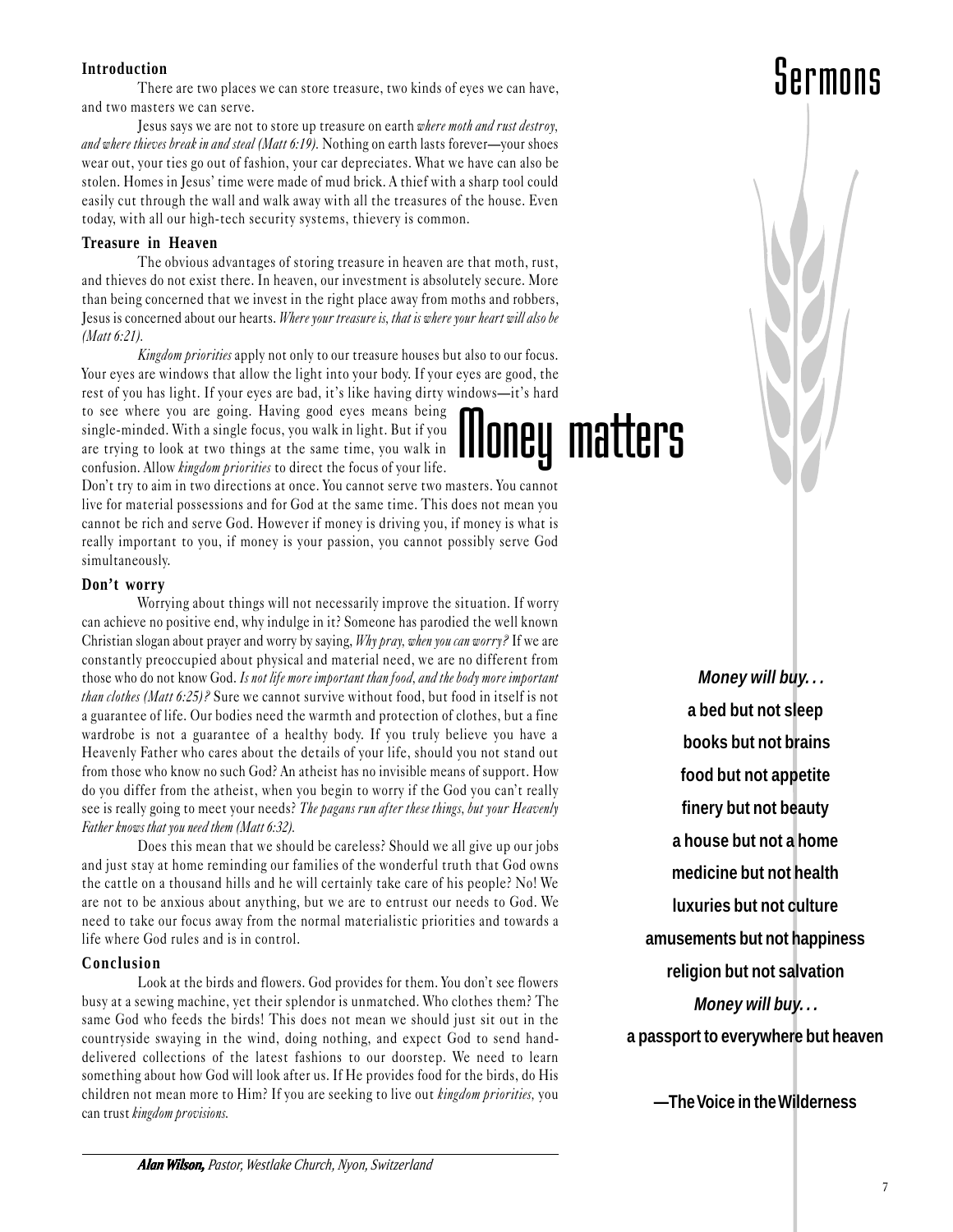### Sermons **Introduction**

A London merchant wrote down these four rules for his own guidance, and embodied them in his practice for fifty years: If rich, be not too joyful in having, too solicitous in keeping, too anxious in increasing, nor too sorrowful in losing. The Lord gave him wealth, and he used it well well **Uad's money** 

He is so mad he can hardly see straight. This guy is red-in-the-face furious at the whole world. I'm talking about a little guy named Calvin, superhero of the cartoon strip, *Calvin and Hobbes*. Creator Bill Watterston, for a number of years, delightfully captured the thought processes of this wild little boy who had such a vivid imagination that he conjured up a reality tiger, Hobbes, out of a stuffed toy.

But in this particular strip, Calvin is just fuming mad. When bedtime comes, he asks his dad  $Why$  can't I stay up late? You guys can!

And there's no answer. It's not fair! he cries out to the world in general, his screaming mouth filling up the entire cartoon frame.

Well, Dad casually clears his throat and says The world isn't fair, Calvin.

The scowling rebel stalks off, shoulders sagging. *I know*, he admits, still spitting nails in his frustration. But why isn't it ever unfair in my favor?

#### **It's not fair**

If there's any place in the Bible almost guaranteed to make a person mad, it's the parables of Jesus. They reek of unfairness! They're absolutely loaded with undeserved favors: people finding treasures they didn't earn, bad boys getting to come back home, guys working one hour and getting paid for the whole day. The first will be last and the last will be first (Matt 19:30). If you're the kind of person who has a builtin sense of fairness and justice, the parables are a collection of stupid stories designed to make you see red.

Morris Venden was so struck by this fact that he wrote an entire book entitled *Parables of the Kingdom*. In it he comments very openly about the upside-down mentality of God's kingdom. Here's what he writes: The kingdom of heaven is on the gift system—the kingdoms of earth are based on merit and on earning your own rewards. The kingdom of heaven offers service for others as the highest privilege—the earthly kingdoms seek service from others as evidence of highest honor. The heavenly kingdom works through the freedom of love-the kingdoms of earth use force to accomplish their goals.

The first line says it all. The kingdom of heaven is on the gift system. Over and over again, these maddening little stories tell us that many, many wide-eyed people are going to get something good—something they don't deserve. When all the redeemed walk through the pearly gates into heaven, there will be quite a number of thieves on crosses—people who get into heaven at the very last second, who didn't do a

> single thing to merit even a hanky, let alone a glorious robe of victory. They don't deserve a torn and tattered tent, let alone a mansion beyond all imagination. And yet here we are, standing on a sea of glass, when we should be down in a much warmer and more unpleasant climate.

Our little friend Calvin howled out in his anger:  $Why$  isn't it ever unfair in MY favor? In all these stories told by Jesus, the unfairness comes pouring into our own front doors, in our favor every time.

#### **The prodigal father**

But the story that has to be the epitome of it all is this one: The Dairy of the Prodigal Father. Oh, I know that in the Bible, it's the *prodigal son*. But it was the Dad who was the most prodigal, not the son.

This famous, often-told story is found in Luke 15. There's a dad and there are two sons—the older son, and the famous one who ran off. He's the prodigal son. And here's how Jesus tells the story to His spellbound audience: The younger [son] said to his father, Father, give me my share of the estate. So he divided his property between them.

Now, right away this is very strange. When does a son generally inherit the family ranch? Not until Dad has passed away, of course. So this son, underneath the narrative line, is saying a couple things here. First of all:  $I can't wait!$  And really he's saying to Dad: I wish you were dead. I don't like being your son; I don't like living here; I want out.

Here's the irony—and of course, this lands on your doorstep and mine. How often do God's people—the sons and daughters of God—decide they don't want that relationship any longer? I'm leaving, we say to ourselves. God, You leave me alone, and I'll leave You alone too. Because I want out of here. And yet with the very same breath, we tell God that we want an inheritance from Him. We want the family fortune: money, good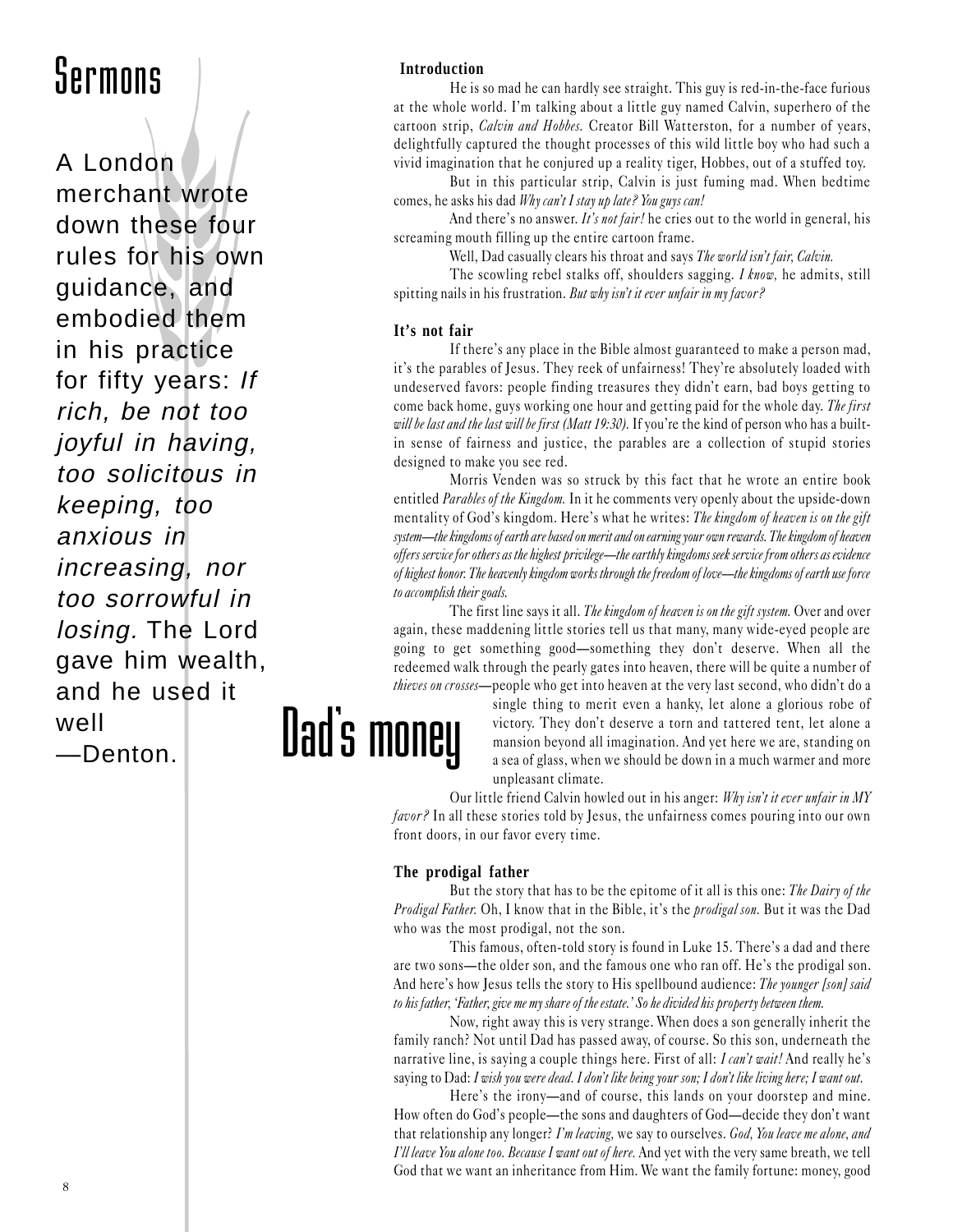health, prosperity, a college education, a new car, a wardrobe, and all the rest—<br>FROM GOD. We say to Him: *Give me this and this and this ... and then I'm going to leave.*<br>And a mender of greater shirt like in this carry And—wonder of wonders—just like in this story, a loving dad goes along with such an incredibly selfish demand. He gives wicked people, rebellious earthlings who want to travel out of His jurisdiction, the family fortune! Have you seen fabulously wealthy people on television, on the evening news, who were very clearly living life separate from their heavenly Father? And yet they were wearing on their bodies the beautiful clothes God blessed them with resources to buy. Every breath they were taking was a gift from God; the beating of their hearts was God's present to them, an inheritance. And without so much as a *thanks a lot*, they headed to Beverly Hills and the land of many parties.

And so does this bad boy of Luke 15. This dumb dad gives his boy what he wants: his half of the family fortune. And just a few days later, Son #2 does what he intended: he packs up and leaves. In fact, the Bible describes his departure this way: Not long after that, the younger son GOT TOGETHER ALL HE HAD, set off for a distant country and there squandered his wealth in wild living (Lk 15:13).

There's an understated permanence to this whole expedition, isn't there? First of all, the math of the real world says this: once you get the inheritance from Pop, that's it, man. You've got it. There's not more where it came from. You get your share and you leave, and there's no coming back, because you got your share. That's the math of our world, isn't it? And this boy leaves home with that understanding. He's not just going on a three-day, two-night junket to Vegas for a quick bit of fun. He's leaving forever. The Bible says: He got together ALL HE HAD.

#### **One-way ticket**

And right here I notice something very wonderful. A person of this world might very well head off to a far country, determined that they're through with God. I mean, they are through! And they say so! Father, I'm leaving and I'm not going to be back. Their plane ticket is one-way, and so is their mind-set and the jut of their jaw. But you know, our God holds that return ticket stub in His hand and just doesn't say anything for quite a long while.

The young man gets to the faraway country and proceeds to spend his dad's fortune in loose living. He quickly blows the entire bundle on booze and babes and blackjack and bubbly burgundy wine. And let's emphasize the same sober truth again: this is his father's money he's spending. Dad gave him some wonderful gifts, and he spent them all.

### **Dad's money**

You know, every time we waste a talent, or drop a dollar where we shouldn't, do we remember that this was a gift from a loving Father? Right now at this moment, as you listen, you might be a rebel on your own journey. But every ability you've got-your earning power, your personality, your skills and talents, your friendships—those are all gifts God gave you. At the moment you may be spending them very badly; the inheritance you were given might be going right into the dealer's tray at the roulette wheel. God gave you gifts and you wasted them. Shame on you and shame on all of us.

And yet the story doesn't end right here. In our terms, in our math, it would. You lose your money, you pawn your car, you go broke, and that's it. But like I said, in these parables of Jesus, everything is upside-down. Where a story would usually end, this one is just getting started. Where normal math would say, You're busted, mister, this story goes in a whole different direction.

That's what so wonderful about God's grace.

*Look at your life as you will see it on eternity's morning when life will be all behind you. What will you and I count on Eternity's morning? Money? No, that will be gone, never to come back again. Position? That will have passed away forever. Pleasure and ease? They, too, will have gone. But there will be two things which we shall value with all our being on Eternity's morning. The first is to know that we have done His will with our lives, and the second thing will be to know that there are precious souls standing around the throne on the solemn morning that God used us to have a share in winning —G S Graham*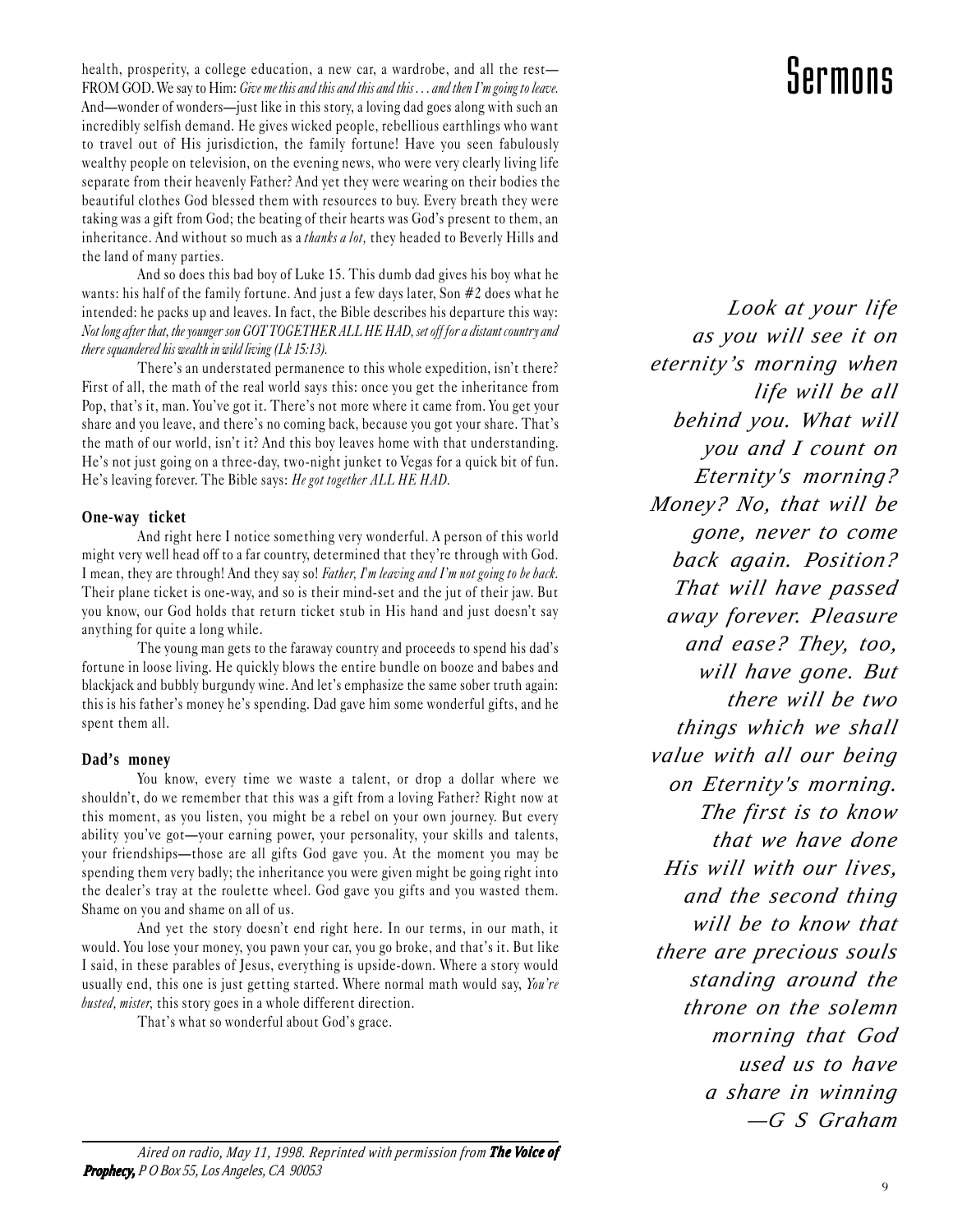### Sermons

#### **Introduction**

His budget changed when he met Jesus. As soon as Zacchaeus believed in and accepted Jesus Christ as Lord, he began to do his math differently. Something drastic happened to Zacchaeus when he met Jesus. The story is recorded in Luke 19:1-9. The story tells us that as soon as Zacchaeus welcomed him [Jesus] gladly (verse 6), he adjusted the way he spent his money. Until that time, Zacchaeus was known as a selfish man. Some even called him a *sinner* who did not even deserve to have Jesus visit his home (verse 7). However, as soon as the sinner, Zacchaeus, believed, he pledged to give 50% of his possessions to the poor. In addition, he decided to give a large percent of his income to those he had stolen from.

#### **Why restitution?**

Why did Zacchaeus give 50% of his wealth on the poor and another percentage to those he had previously swindled? Why was it so important to make restitution, to mend fences, to build friendships? Before his conversion, before his acceptance of Jesus as his Savior, Zacchaeus had dollars but no values. His budget included just himself, and not another soul. He did not care about the feelings of others. His entire focus was on self. While the Bible does not elaborate more on the pre-conversion Zacchaeus, it does shed some light on his money management habits. Based on the information in the story, the table below shows how Zacchaeus spent his money before and after conversion:

#### **Budget before conversion**

Partied with the affluent Ample bank savings Self projects

#### **Budget after conversion**

Gave 50% to the poor Restitution Kingdom work

Why did Zacchaeus start spending money on the poor? Why did he set out on a path of restitution? The answer is obvious. His values had changed because he

From values to dollars

was now a believer. Similarly, when we accept and believe in Jesus Christ, we become children of the heavenly kingdom. Our interests change and we accept values that may have been foreign to us. Our

values become those values that the Bible upholds. When we have new values, kingdom values, then we will start spending according to those values. Hence a Christian budget is an expression of Christian values in dollar form.

#### **Value of your dollar**

What then are some of the obvious values that ought to be included in your budgets or financial plans? Let's highlight some of the obvious Christian values in a Christian budget. You may want to personalize this list by adding some of your own.

Tithe According to biblical values, believers participate in an act of worship when they honor the Lord their God with their wealth. They do this by returning to the Lord tithes and offerings. Every believer living their Christian values will include this in their financial plans. Honor the Lord with your wealth, with the firstfruits of all your crops (Pro 3:9). A tithe of everything from the land, whether grain from the soil or fruit from the trees, belongs to the Lord; it is holy to the Lord (Lev 27:30).

Offerings While tithe is a set amount, an offering is freewill. You can decide how much of an offering you want to give. Each man should give what he has decided in his heart to give, not reluctantly or under compulsion, for God loves a cheerful giver (2 Cor 9:7).

Immediate family The Bible uses very strong language when speaking of our responsibility to take care of our immediate family members. If anyone does not provide for his relatives, and especially for his immediate family, he has denied the faith and is worse than an unbeliever (1 Tim 5:8).

Parents Where applicable, children are encouraged to support their aged parents. But if a widow has children or grandchildren, these should learn first of all to put their religion into practice by caring for their own family and so repaying their parents and grandparents, for this is pleasing to God (1 Tim 5:4).

The poor Throughout the Bible, we are encouraged to support those less

**Before spending your money, know your values as a Christian.**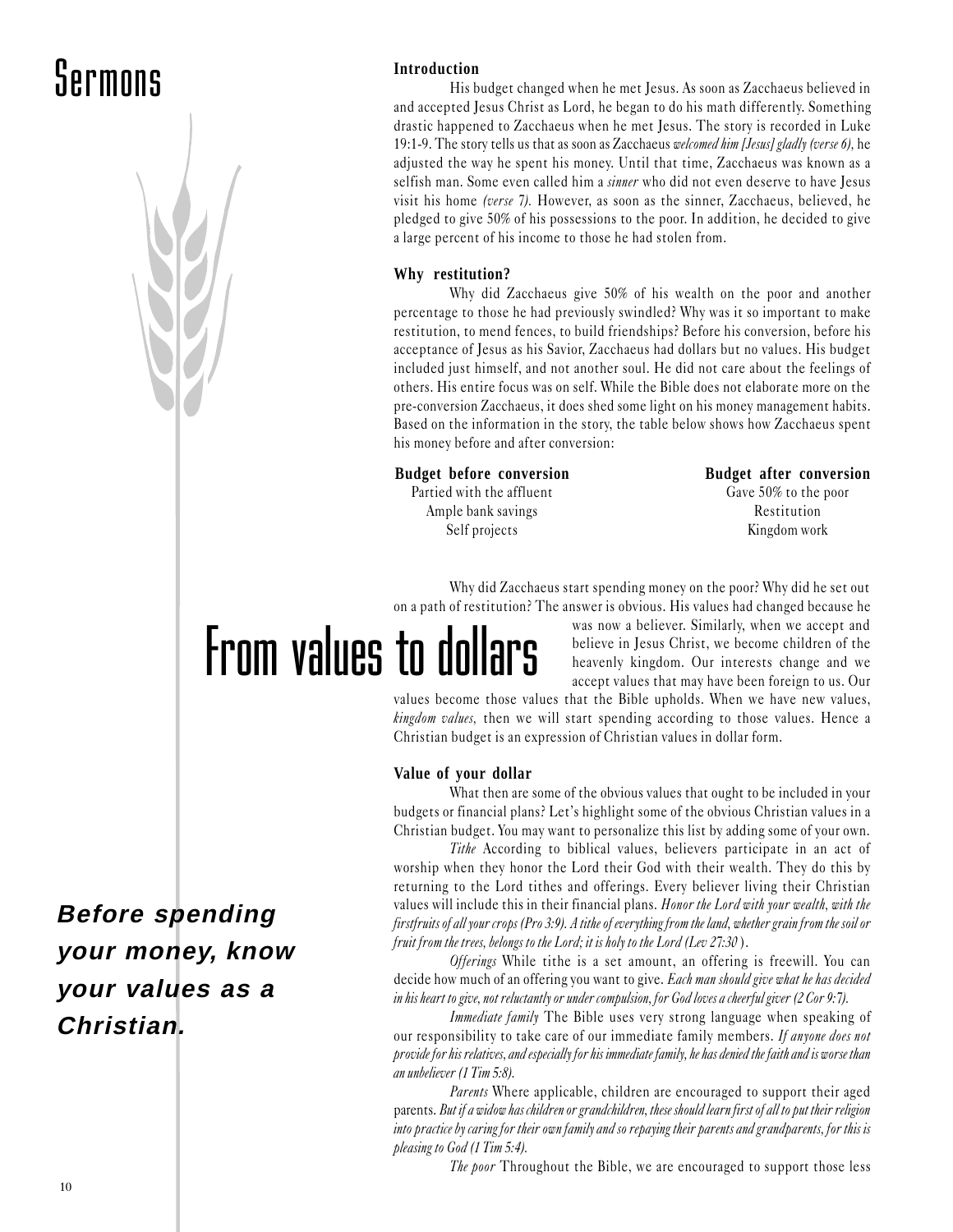fortunate than us. Then the King will say to those on his right, 'Come, you who are blessed by my Father; take your inheritance, the kingdom prepared for you since the creation of the world. For I was hungry and you gave me something to eat, I was thirsty and you gave me something to drink, I was a stranger and you invited me in, I needed clothes and you clothed me, I was sick and you looked after me, I was in prison and you came to visit me' (Matt 25:34-36).

Christian Education To invest in the rearing of a child to know the Lord and honor His name is worthy an investment. Train a child in the way he should go, and when he is old he will not turn from it (Prov 22:6).

Government Contrary to popular belief, the Bible encourages believers to support the governing authorities with their taxes. Therefore, it is necessary to submit to the authorities, not only because of possible punishment but also because of conscience. This is also why you pay taxes, for the authorities are God's servants, who give their full time to governing (Rom 13:5, 6).

#### **Conclusion**

The movie *Coming to America* is about a prince who travels to marry a woman trained to be his perfect princess, his perfect wife. When they meet, the prince asks his future princess What kind of food do you like? She responds The kind you like, Your Highness. The prince asks What kind of music do you like to listen to? She responds, The kind that you like to listen to,  $My$  Lord! Every question got a similar response!

When we are engaged with the kingdom of Christ, the things Christ likes become the things we like, the things that Jesus would spend money on become the things we would spend money on. His tastes become our tastes, His interests ours. This is true conversion.

May you spend your money on the things the King likes and the things that build his Kingdom.



Christian Budget

### Sermons

### The Devil's Reasons for Not Tithing:

In **January** . . . because of Christmas bills due. In February . . . because of fuel bills and car upkeep. In March . . . because of income taxes. In April . . . because of clothes for Easter. In May . . . because of the rain threatening the crops. In June . . . because of not enough rain In **July** . . . because of vacation expenses coming up In **August** . . . because of vacation expenses to be paid. In September . . . because of the children's school needs. In October . . . because of winter clothes and doctor bills. In November . . . because of the Thanksgiving trip. In December . . . because of the Christmas shopping.

Source Unknown

*Pardon Mwansa, Associate Director, General Conference Stewardship Department*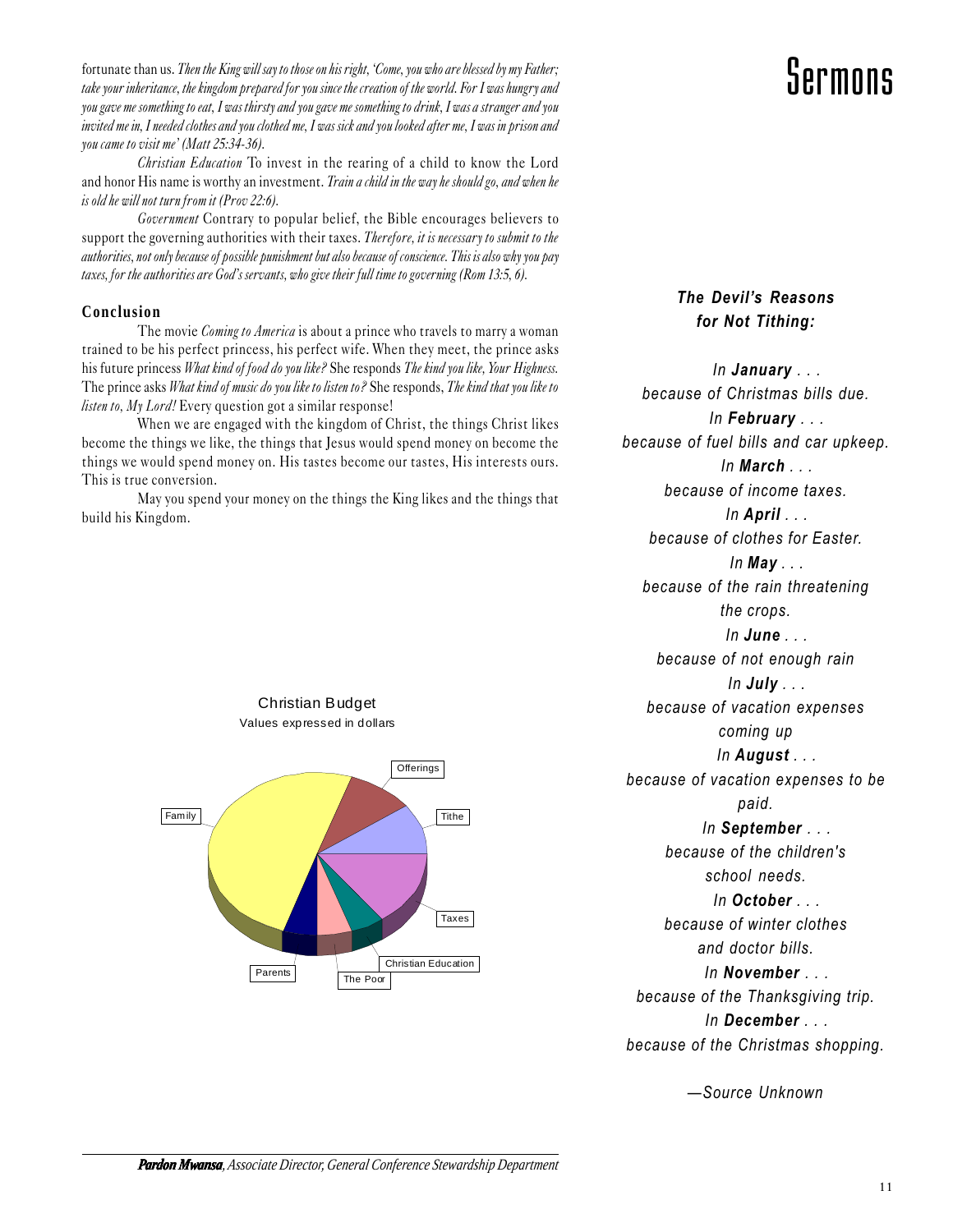### Sermons **Introduction**

Money in itself is neither good nor bad; it is simply dangerous in that the love of it may become bad. With money a man can do much good; and with money he can do much evil. With money a man can selfishly serve his own desires; and with money he can generously answer to the cry of his neighbor's need. With money a man can buy his way to the forbidden things and facilitate the path of wrongdoing; and with money he can make it easier for someone else to live as God meant him to live. Money brings power, and power is always a double-edged thing, for it is powerful to good and powerful to evil.

—William Barclay

 When rock star Tommy Lee was arrested for battering his sex symbol wife, Pamela Anderson, comedian Jay Leno commented on his TV show: Tommy Lee is a star, lives in Malibu (one of America's most luxurious districts) and is married to Pamela Anderson. HELLO!,  $why$  is he unhappy? Behind this comment, lies the great expectation that people have about money—Money brings happiness.

 When the father of President John F Kennedy was asked to comment about political campaigns, Joseph Kennedy said To win a campaign, you need three things: money, more money, and even more money. Another expectation about money—Money can do all things.

I have a friend who swears to the speculation that the cure for cancer has been long found, but it is not revealed because pharmaceutical companies would stand to loose untold millions in revenue. Now, do you see the underlying thought behind these far out speculations? Money is the omnipresent force that moves the world. So here are some thoughts about money. It brings happiness, it can do all things, and is behind everything that goes on in the world.

#### **Money and you**

 What is money to you? Do you have a particular philosophy about it? This is a question hardly ever asked, yet so badly needed, since in the matter of divorce, for instance, money more than sex is what drives couples apart. Money in our society today has ceased being just a tool to achieve certain goals and has gained a god-like status, the third person in a relationship made for only two. No wonder money can destroy marriages.

When psychotherapist Olivia Mollan<sup>\*</sup> helps couples cope with moneyrelated problems, she advises her patients to engage in a dialogue with their money and to write down what it says to them. Couples report that their money says things like You're squeezing me so tight I can't breathe; You need to let go a little; You throw me around; You don't treat me with respect; You need to pay more attention to me. She then asks her clients to imagine themselves listening to three people, such as their mother, and father, commenting about the dialogue. The final step in the therapy requires the patients to consider what God may say to them on the issue of money. Mollan argues that this exercise helps people realize their own philosophy about money, and to recognize that money is just a tool to achieve certain goals. Since money talks, as some people say, Dr. Mollan directs her patients to talk back to it, discuss the role that it plays in their lives, and define what money is, and what it is not.

#### **Money is a tool**

 As children we may have heard plenty about money from our parents who mainly complained about the lack of it or argued about its use. As a result, we placed the issue of money on a list of taboo subjects, and today it is impolite to ask someone about their money situation. Consequently, most people have no stand at

Its just money

all about money, and although they may technically see money as just a tool to achieve things, they see money as an equivalent to love, happiness, power, security, control, and much more. In essence, what has happened is that with the lack of a philosophy about money, an erroneous view has settled in, and millions and

millions of people are completely unaware that they are active worshipers in the money cult.

 When did money cease being just a tool? Two thousand years ago, Jesus was already warning his followers about the love of money and material security; be on your guard against covetousness in any shape or form; For a man's real life in no way depends upon the number of his possessions (Luke 12:15). So it seems that this erroneous view of money is not a product of the times, but rather a lack of conscientious guarding against confusing the goal for the tool. Why should we be on guard against this confusion? Is it because the erroneous view of money can sneak into our lives unawares?

#### **Money and relationships**

 Consider the story Jesus told about a younger son who asked his father for his share of the inheritance. Perhaps he was dazzled by the possibilities of what he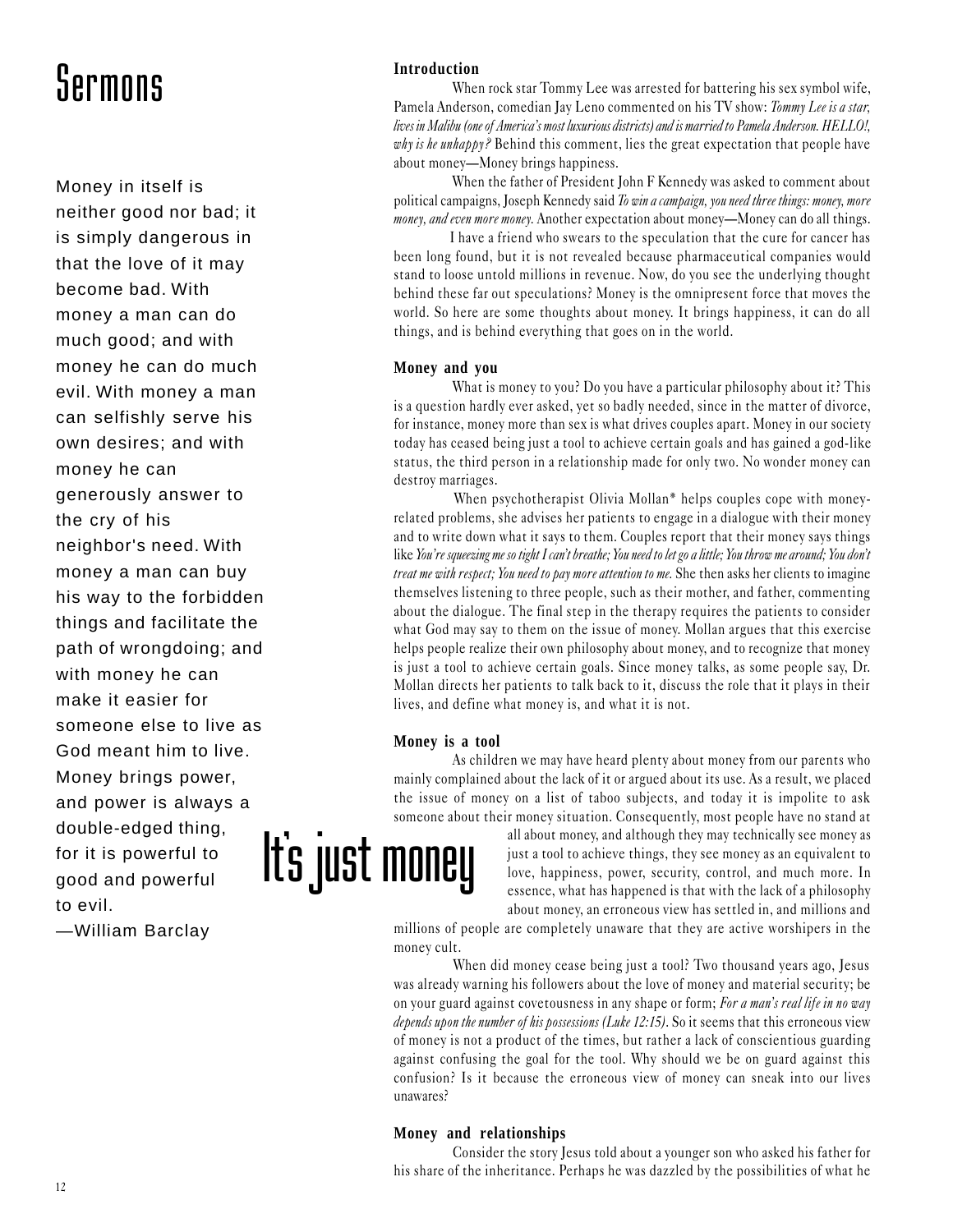could do with that lump sum in his pocket. We are not told in the story the reason for the son wanting to leave. Did he have dreams of making it on his own, doubling his wealth, was he looking for something better in his life? It is not important to know this young man's goal, because whatever end-goal he had, it got lost in the process. For a brief time, money gave him an exciting time, plenty of food, friends, and fun. If he had a goal, it got lost. The goal was replaced by the tool (money), and the tool became the goal, a way of life, a god. This foolish mix up sneaked into the life of this young man and it almost destroyed him. It was only when he had lost the tool completely that he was free to see where real life may be found; in the love and acceptance of his father. The son learned that love and happiness are not found, nor depend on money but on relationships.

And what was the father's view about money? Notice the respect that he exhibits for his son. The father knew his son was acting on impulse, and that he most probably would squander all of the money, and end up broke. Yet he respects his son's decision, and he lets him go. When the son returns, the whole household is amazed and touched by the father's steadfast love toward his son.

### **It's just money!**

What about the money? Did he care about the loss of a third of his hardearned wealth? If he did, he exhibits no concern about it. What is evident, is that next to the son, money had no chance. He loved his son when he had money, and when he had none. Losing money for this father was not as serious or important as losing a way of life, a goal, or a god. It was just money. His son was far more important than money, and upon the son's return he calls for the biggest feast. His happiness did not rest on money. His happiness was his son.

Before you take another step into your journey, why don't you stop and reflect on what money means to you. In this visual society of ours, the life-styles of the rich and famous can dazzle our eyes, but the high rate of suicide, drug use, and abuse ratify what Jesus said: a man's real life in no way depends upon the number of his possessions. Where may real life be found? The Apostle John responds to this question: ... our real life is in the true one, and in his Son, Jesus Christ. This is the real God and this is real, eternal life. In the end, the workaholic, the shopaholic, and the prodigal, find out that they were looking in the wrong place, and that real life may be found only in their relationships with their loved ones.

Money is not a goal, money is not a god. Money is nothing but a tool. Money is just . . . money!

\* Men, Women, and Money, Psychology Today. January/February 1999, p 49.

## Sermons

A missionary in Africa had been witnessing faithfully to a certain individual. Following their conversation one day, the unconverted man placed a small statue and a silver coin on the table before him. Then he took two slips of paper and wrote something on each. Putting one beside the image and the other with the money, he turned to the Christian worker and said, Please read this. On the note by the idol were written the words, Heathen god. The sheet next to the coin bore the inscription, *Christian god.* From what that needy soul had observed in the lives of the merchants from so-called Christian nations, he concluded that money was the object of their devotion!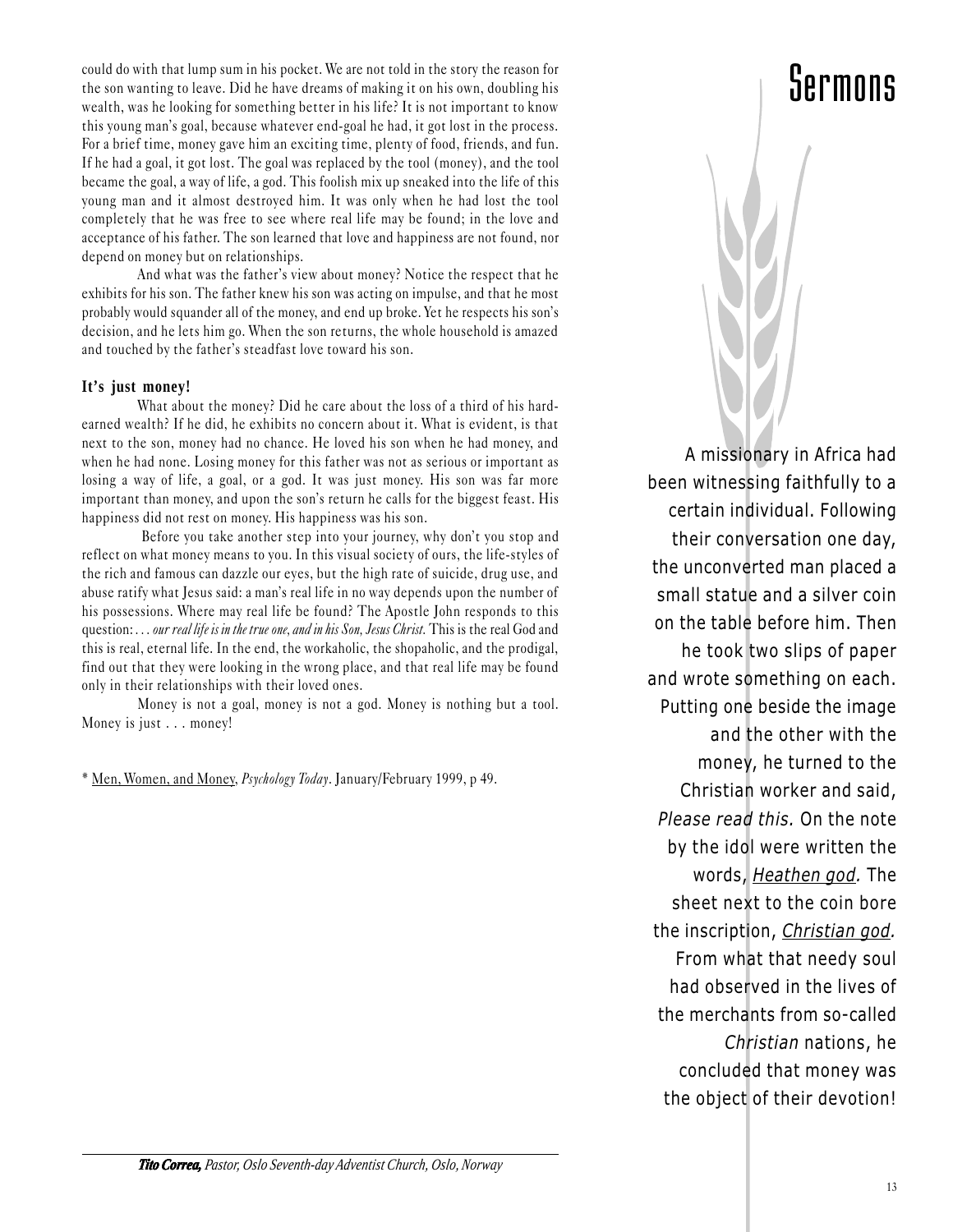## Book Reviews



**Louisville, Kentucky, 1989**

**US\$ 397.00 for a set of 17**

**US\$ 20 to US\$ 31 per single copy**

John Knox Press has done a commendable work to Christian scholarship and proclamation by publishing this new and dynamic set of New Testament commentaries. New not only in terms of date, but in approach to the understanding of the New Testament. Dynamic because each page of the commentary bubbles with its commitment to Christian exposition and the purpose for which the biblical material was first written.

The New Testament part of the commentary is now complete, and soon the Old Testament part will be. Seventeen scholars attempt to offer a complete interpretation of the New Testament material, including historical context, theological purpose, homiletical relevance, and spiritual direction. No preacher or Sabbath School teacher will find the commentary too hard to understand, or too highin-the-sky and boring. The commentary has the distinction of being true to the original meaning of the language without humbling the lay reader for want of Greek knowledge. Very little Greek is referred to, and where there is such a reference, it is used to simplify the text rather than confuse the reader.

Pastors will find the commentary especially useful in their homiletic task. Each New Testament book is clearly outlined, and within the outline, the commentary pursues both an expository and theological task. While Adventists who have a unique understanding of eschatology may find some of the interpretations of the Apocalypse and the last day events not to their liking, there is plenty of background material even here as to be of critical usefulness for biblical preaching. For example, the study of the seven churches has much to offer to our preaching on the subject.

The expository part of the commentary is full of insights, originating from the context itself. For example, as I read the commentary on the Sermon on the Mount, I was impressed with the fresh insight on the famous passage, Ask and it shall be given. As preachers we have often used this text as God's guarantee to answer prayers of our need. But the commentator transcends this simplistic approach and points out that prayer is not intended as a means of manipulating God into satisfying our selfish desires (Matthew, p. 78). Rather the passage is a promise that the Lord can and does enable the Christian to walk the difficult walk of the gospel, portrayed earlier in the context: to forego anger, to love our enemies, to overcome the itch to retaliate, to refrain from judgementalism, etc. This insight alone is worth the price of the volume.

The commentary excels also in explaining difficult passages, by turning to contemporary literature and context. For example, Paul justifies his anger over the incestual relationship of a man with his father's wife  $(1$  Cor 5) by referring to the fact that such a thing would not be tolerated even among gentiles. The commentary gives an example from Cicero, that is not only notable for its literary eloquence but moral high ground. A preacher can certainly better his sermon by turning to such material.

Some readers may disagree with the hermeneutic or the expository model employed by various commentators in the set. One need not agree with every thing said, every interpretation made, or every method used. But here are seventeen scholars who take Scripture seriously, and who interpret them as best as the Spirit would use them, and come through with a product that exalts the central theme of the New Testament: God revealed in Christ for our reconciliation and for the creation of the Kingdom of God. To that extent, the *Interpretation* commentary on the New Testament is indeed a valuable tool for pastors, evangelists, Sabbath school teachers, and any Christian who want to understand the Scripture and its relevance for today.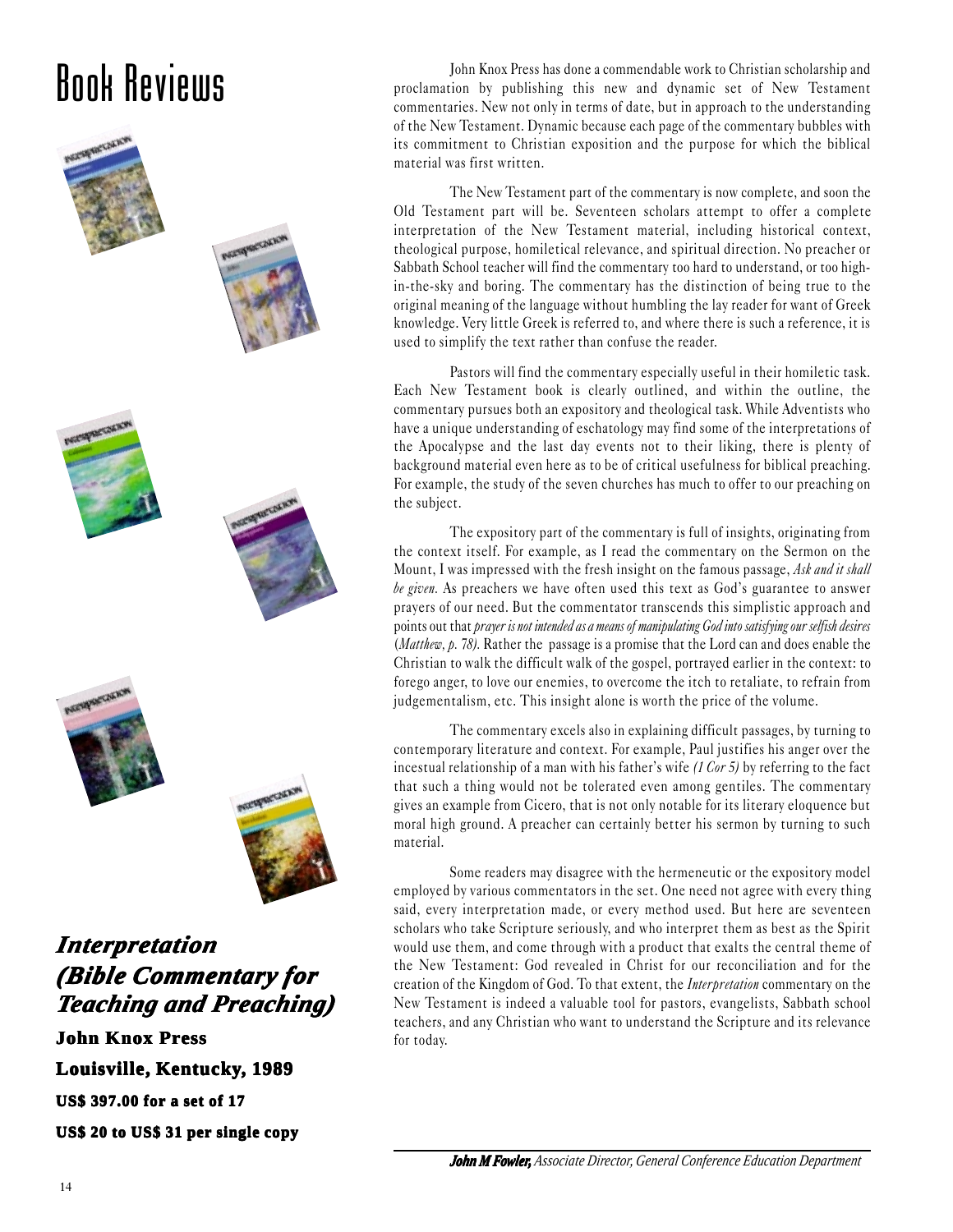As the title indicates, Alcorn presents a comprehensive study of the biblical principles which confront our materialistic world. This work provides a fresh look at biblical texts about money and possessions. It forces one to wrestle with the scriptural principles through ample use of everyday illustrations and careful study of the word of God.

In his preface, Alcorn states The key to a right use of money and possessions is a right perspective—an eternal perspective. Later he says that Large segments of modern evangelicalism have succumbed to the heresy that this present life may be lived selfishly and disobediently without serious effects on the eternal state. Never have so many Christians believed the lie that our money and possessions are ours to do with as we please.

Alcorn develops the concept of a powerful relationship between a person's true spiritual condition and his attitude and actions concerning money and possessions. His work is divided into four major sections: Part One explores the challenges of money and possessions. Part Two looks at money and possessions in the light of eternity. Part Three studies the biblical council and giving and sharing our money and possessions. And Part Four seeks to develop an overall philosophy toward handling our money and possessions.

While attacking the pervasive problem of materialism in our world and church today, the author avoids the trap of asceticism. Though you may not agree with everything he says, you will be confronted with the reality of the conflict between the philosophies of this world and Scripture's attitude toward possessions. His chapter on the prosperity theology is especially helpful.

I found this book a personal challenge, and I consider it a reference volume to which I will return again and again.

*Benjamin C Maxson, C Director, General Conference Stewardship Department*

For those of you who like to file newspaper stories, articles, devotionals, etc, you can just drop this book (every page of it) into your file entitled, *Christlikeness*.

Drawing on the original works by Augustine, Madame Guyon, Brother Lawrence, Theresa of Avila, and other authors of classic Christian devotion, Calvin Miller will introduce you to the timeless principles of faith passed across the generations. The Unchained Soul is a superbly written, profound, and provocative look at the Christian pilgrimage.

This collection of classic writings is mingled with Miller's commentary that truly sparkles. Miller is a poet, a pastor, a theologian, a painter, and the author of more than 30 books.

A thoroughly modern look at the wisdom of great Christians of the past, this devotional will serve as a source of inspiration and strength on your spiritual journey. Here is book that ought to be your daily companion. It will ready you, not only to survive life, but also to live freely, with your heart unchained as you approach God in a new, unfettered way.

Money! The Christian is always plagued with questions about it: *How much* is too much? How little is too little? Is it ever possible to have enough? How should a Christian view material things? This booklet answers these questions and more.

With this challenging study guide group members can explore what God has to say about earning, spending, saving, and giving. Theyll discover guidelines for "balancing their accounts" as they use God's wealth and provision in the world's markets. Using open-ended, penetrating questions, these studies generate good discussions. The format used is flexible for a variety of group or individual needs. Also included are helpful leader's notes.

Small enough to fit in your purse or Bible cover, *Moneywise* is one of more than 50 available titles of the Fisherman Bible Study Guides (which cover all books of the New Testament, many books from the Old Testament, and many topical studies such as Moneywise). Each booklet contains 12 inductive studies geared for small groups.

Get a group together-in your church, neighborhood, or school. Pick up a Fisherman Bible Study Guide. And apply some Bible truth to daily living.

### Book Reviews



*Money Possessions ossessions and Eternity and Eternity*  **byRandy Alcorn Tyndale House Publishers Wheaton, Illinois, 1989 US\$ 9.89**



*Moneywise Moneywise*  **by Dale & Sandy Larsen Harold Shaw Publishers Harold Wheaton, Illinois, 1992**